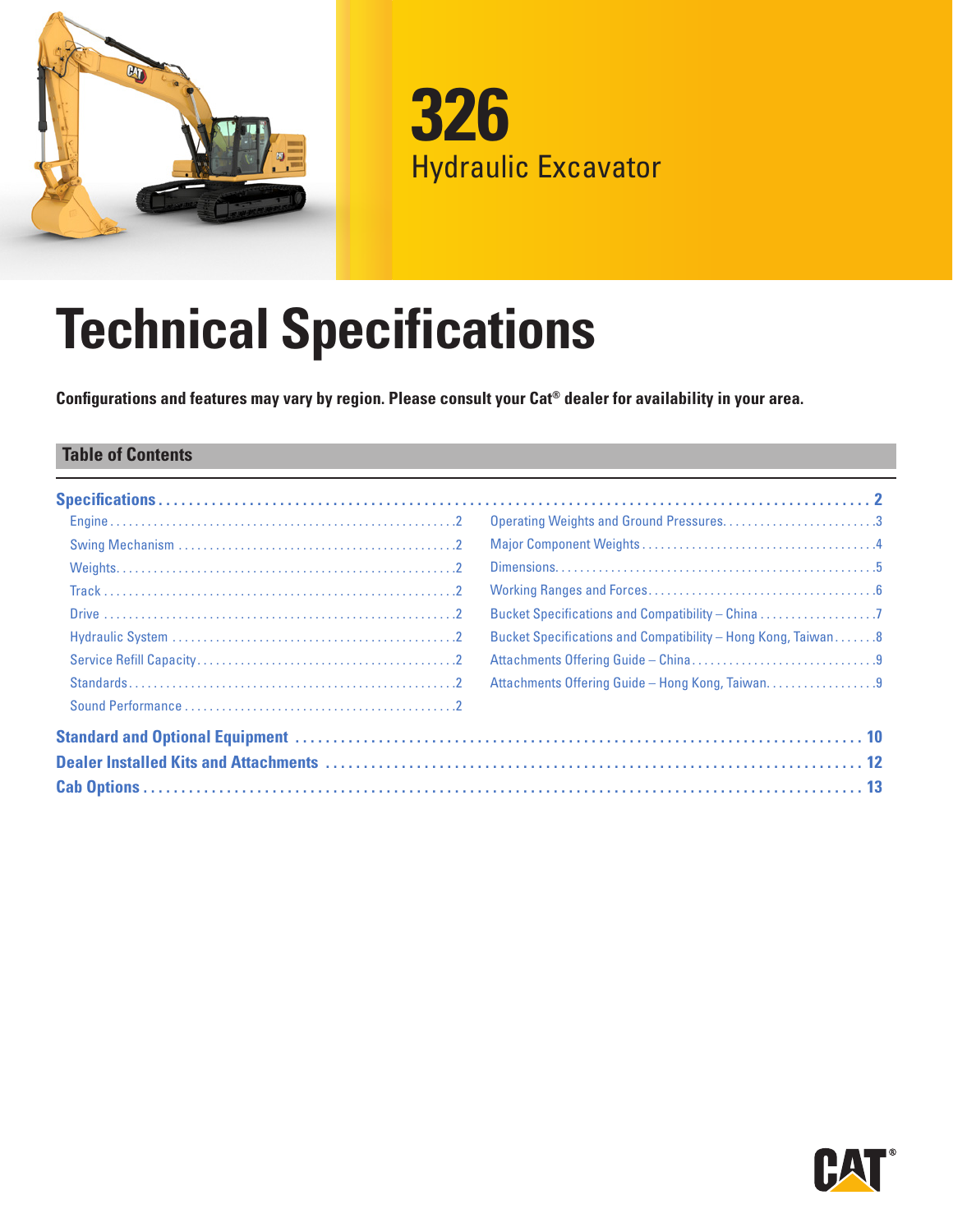# <span id="page-1-0"></span>**326 Hydraulic Excavator Specifications**

| <b>Engine</b>                                                                                                   |                                                                                |                       |
|-----------------------------------------------------------------------------------------------------------------|--------------------------------------------------------------------------------|-----------------------|
| Engine Model                                                                                                    | $Cat^{\circledast}$ C7.1                                                       |                       |
| Net Power $-$ ISO 9249                                                                                          | 158 kW                                                                         | $212$ hp              |
| Engine Power – ISO 14396                                                                                        | 159 kW                                                                         | $213$ hp              |
| Bore                                                                                                            | $105 \text{ mm}$                                                               | 4 in                  |
| Stroke                                                                                                          | 135 mm                                                                         | $5$ in                |
| Displacement                                                                                                    | 7.0 L                                                                          | $428$ in <sup>3</sup> |
| $\mathbf{D}_{\text{new}}^{\text{max}}$ and $\mathbf{C}_{\text{new}}$ and $\mathbf{D}_{\text{new}}^{\text{max}}$ | $T_{\text{max}}$ $\lambda \approx \mathbf{D} \mathbf{D} \mathbf{D} \mathbf{D}$ |                       |

Biodiesel Capability  $U_p$  to B20<sup>(1)</sup>

- The C7.1 engine meets U.S. EPA Tier 2/EU Stage II equivalent or Tier 3/Stage IIIA equivalent and China Nonroad Stage III emission standards.
- Recommended for use up to 4500 m (14,760 ft) altitude with engine power derate above 3000 m (9,840 ft).
- Advertised power is tested per the specified standard in effect at the time of manufacture.
- Net power advertised is the power available at the flywheel when the engine is equipped with fan, air intake system, exhaust system and alternator.
- Engine speed at 1,900 rpm.
- (1)Cat engines are compatible with the following renewable, alternative, and bio-fuels\* with lower greenhouse gas emission impact:
	- $\checkmark$  Up to B20 biodiesel (FAME)\*\*
	- $\checkmark$  Up to 100% HVO and GTL renewable fuels
- *\*Refer to guidelines for successful application. Please consult your Cat dealer or "Caterpillar Machine Fluids Recommendations" (SEBU6250) for details.*
- *\*\* For use of blends up to B100, consult your Cat dealer.*

### **Swing Mechanism**

| Swing Speed                                                                                                                                                 | $9.8$ rpm                       |               |
|-------------------------------------------------------------------------------------------------------------------------------------------------------------|---------------------------------|---------------|
| Maximum Swing Torque                                                                                                                                        | $106 \text{ kN} \cdot \text{m}$ | 78,180 lbf-ft |
| <b>Weights</b>                                                                                                                                              |                                 |               |
| Operating Weight                                                                                                                                            | $25700 \text{ kg}$              | 56,600 lb     |
| • Long undercarriage, HD Reach boom, HD R2.95 m (9'8") stick,<br>$1.54$ m <sup>3</sup> (2.01 yd <sup>3</sup> ) GD bucket, 600 mm (24") triple grouser shoes |                                 |               |

and 4.6 t (10,140 lb) counterweight.

## **Track**

| <b>Track Shoes Width</b>                | $600 \text{ mm}$ | $24$ in |  |
|-----------------------------------------|------------------|---------|--|
| <b>Track Shoes Width</b>                | 790 mm           | $31$ in |  |
| Number of Shoes (each side)             | 51               |         |  |
| Number of Track Rollers (each side)     |                  |         |  |
| Number of Carrier Rollers (each side) 2 |                  |         |  |

## **Drive**

| Gradeability         | $35^{\circ}/70\%$ |            |
|----------------------|-------------------|------------|
| Maximum Travel Speed | $5.7$ km/h        | $3.5$ mph  |
| Maximum Drawbar Pull | 226 kN            | 50,807 lbf |

## **Hydraulic System**

| Main System $-$ Maximum Flow $-$ | 481 L/min        | $127$ gal/min |
|----------------------------------|------------------|---------------|
| Implement                        | $(241 \times$    | $(64 \times$  |
|                                  | 2 pumps)         | 2 pumps)      |
| Maximum Pressure - Equipment -   | 35 000 kPa       | 5,075 psi     |
| Normal                           |                  |               |
| Maximum Pressure -               | 38 000 kPa       | 5,510 psi     |
| Heavy Lift Mode/Auto Dig Boost   |                  |               |
| Maximum Pressure - Travel        | 35 000 kPa       | 5,075 psi     |
| Maximum Pressure - Swing         | 28 400 kPa       | $4,118$ psi   |
| Boom Cylinder – Bore             | $135 \text{ mm}$ | $5$ in        |
| Boom Cylinder – Stroke           | $1305$ mm        | 51 in         |
| Stick Cylinder – Bore            | $140 \text{ mm}$ | $6 \infty$    |
| Stick Cylinder – Stroke          | 1660 mm          | $65$ in       |
| Bucket Cylinder – Bore           | $130 \text{ mm}$ | $5$ in        |
| Bucket Cylinder – Stroke         | 1156 mm          | $46$ in       |

## **Service Refill Capacity**

| Fuel Tank Capacity                | 474 L  | $125.2$ gal |  |
|-----------------------------------|--------|-------------|--|
| Cooling System                    | 25 L   | $6.6$ gal   |  |
| Engine Oil (with filter)          | 25L    | $6.6$ gal   |  |
| <b>Swing Drive</b>                | 11.5 L | $3.0$ gal   |  |
| Final Drive (each)                | 4.5 L  | $1.2$ gal   |  |
| Hydraulic System (including tank) | 310 L  | 81.9 gal    |  |
| Hydraulic Tank                    | 147 L  | 38.8 gal    |  |
| (including suction pipe)          |        |             |  |

## **Standards**

| ISO 10265:2008          |
|-------------------------|
| ISO 10262:1998 Level II |
| ISO 12117-2:2008        |
|                         |

## **Sound Performance**

| ISO 6395 (external)   | $104 \text{ dB}(A)$ |
|-----------------------|---------------------|
| ISO 6396 (inside cab) | $70 \text{ dB}(A)$  |

• When properly installed and maintained, the cab offered by Caterpillar, when tested with doors and windows closed according to ANSI/SAE J1166 OCT98, meets OSHA and MSHA requirements for operator sound exposure limits in effect at time of manufacture.

• Hearing protection may be needed when operating with an open operator station and cab (when not properly maintained or doors/ windows open) for extended periods or in a noisy environment.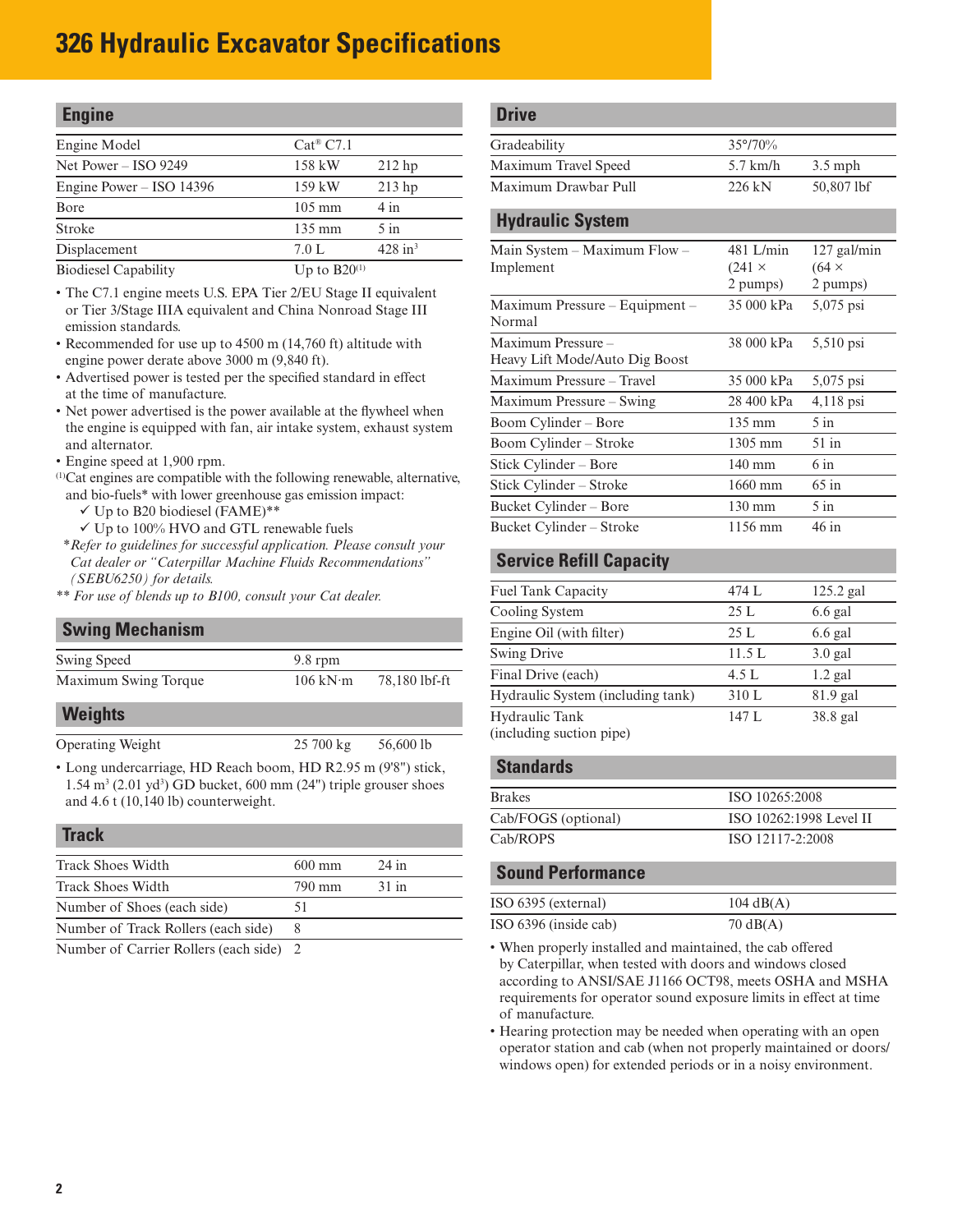# <span id="page-2-0"></span>**Operating Weights and Ground Pressures**

|                                                                                                          | $600$ mm $(24")$<br><b>Triple Grouser Shoes</b> |                           | 790 mm (31")<br><b>Triple Grouser Shoes</b> |                           | 600 mm (24")<br><b>Double Grouser Shoes</b> |                           |  |  |
|----------------------------------------------------------------------------------------------------------|-------------------------------------------------|---------------------------|---------------------------------------------|---------------------------|---------------------------------------------|---------------------------|--|--|
|                                                                                                          | Weight                                          | Ground<br><b>Pressure</b> | Weight                                      | Ground<br><b>Pressure</b> | Weight                                      | Ground<br><b>Pressure</b> |  |  |
| <b>Base Machine Configurations</b>                                                                       | kg (lb)                                         | kPa (psi)                 | kg (lb)                                     | kPa (psi)                 | kg (lb)                                     | kPa (psi)                 |  |  |
| <b>Base Frame with Track Rollers and Carrier Rollers</b>                                                 |                                                 |                           |                                             |                           |                                             |                           |  |  |
| 4.6 t (10,140 lb) Counterweight + Long Undercarriage Base Machine                                        |                                                 |                           |                                             |                           |                                             |                           |  |  |
| HD Reach Boom + HD R2.95CB (9'8") Stick +<br>$1.54 \text{ m}^3$ (2.01 yd <sup>3</sup> ) GD Bucket        | 25 600<br>(56, 400)                             | 51<br>(7.4)               | 25 700<br>(56,600)                          | 51<br>(7.4)               | 26,400<br>(58,100)                          | 40<br>(5.8)               |  |  |
| <b>Base Frame with Track Rollers and Carrier Rollers</b>                                                 |                                                 |                           |                                             |                           |                                             |                           |  |  |
| 7.4 t (16,310 lb) Counterweight + Long Undercarriage Base Machine                                        |                                                 |                           |                                             |                           |                                             |                           |  |  |
| Super Long Reach Boom + SLR7.85A (25'9") Stick +<br>$0.57 \text{ m}^3$ (0.75 yd <sup>3</sup> ) DC Bucket | 28 900<br>(63,600)                              | 57<br>(8.3)               | 29 000<br>(63,800)                          | 58<br>(8.4)               | 29 600<br>(65,300)                          | 45<br>(6.5)               |  |  |

All operating weights include a 90% fuel tank with 75 kg (165 lb) operator.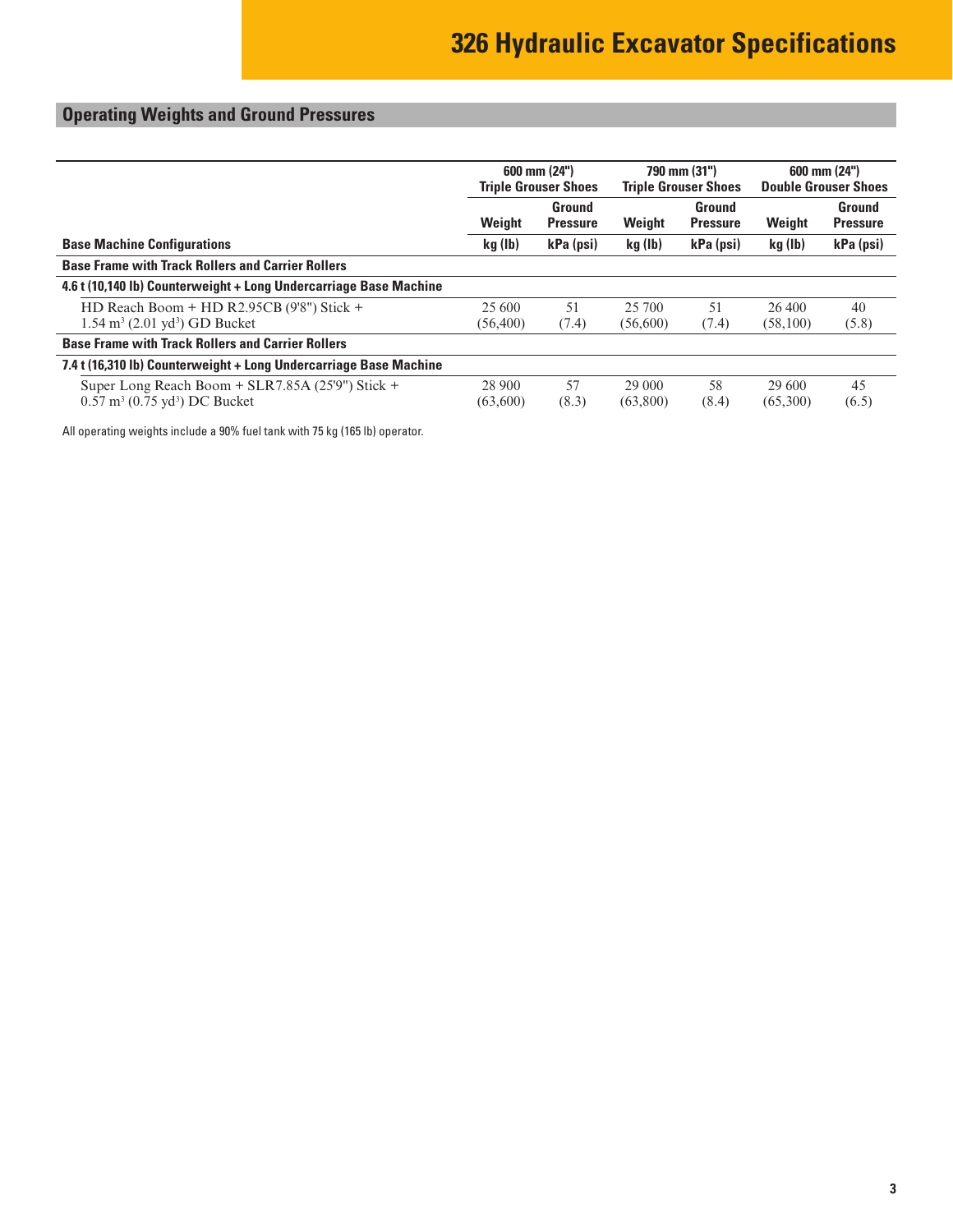# <span id="page-3-0"></span>**Major Component Weights**

|                                                                                                                                                                                                        | kg     | $\mathbf{I}$ |
|--------------------------------------------------------------------------------------------------------------------------------------------------------------------------------------------------------|--------|--------------|
| Base Machine Weight (with upper frame, long undercarriage, counterweight, boom cylinders – does not<br>include boom, stick, bucket, stick cylinder, bucket cylinders, tracks, fuel tank and operator). |        |              |
| With 4.6 t (10,140 lb) Counterweight                                                                                                                                                                   | 16 940 | 37,350       |
| With 7.4 t (16,310 lb) Counterweight                                                                                                                                                                   | 19 720 | 43,480       |
| <b>Track Shoes:</b>                                                                                                                                                                                    |        |              |
| 600 mm (24") Width, 13 mm (0.51") Thick Double Grouser Track Shoes                                                                                                                                     | 3250   | 7.170        |
| 600 mm (24") Width, 12.5 mm (0.49") Thick Triple Grouser Track Shoes                                                                                                                                   | 3330   | 7,340        |
| 790 mm (31") Width, 12.5 mm (0.49") Thick Triple Grouser Track Shoes with Step Extension for ISO 2867                                                                                                  | 4000   | 8,820        |
| Two Boom Cylinders                                                                                                                                                                                     | 460    | 1,010        |
| Weight of 90% Fuel Tank and 75 kg (165 lb) Operator                                                                                                                                                    | 510    | 1,120        |
| Counterweights:                                                                                                                                                                                        |        |              |
| 4.6 t (10,140 lb) Counterweight                                                                                                                                                                        | 4600   | 10,140       |
| 7.4 t (16,310 lb) Counterweight                                                                                                                                                                        | 7400   | 16,310       |
| Undercarriage:                                                                                                                                                                                         |        |              |
| Long Undercarriage                                                                                                                                                                                     | 5020   | 11,070       |
| Booms (including lines, pins, stick cylinder):                                                                                                                                                         |        |              |
| HD Reach Boom 5.9 m (19'4")                                                                                                                                                                            | 2250   | 4,960        |
| Super Long Reach Boom 10.2 m (33'6")                                                                                                                                                                   | 3290   | 7,250        |
| Sticks (including lines, pins, bucket cylinder, bucket linkage):                                                                                                                                       |        |              |
| HD Reach Stick R2.95CB (9'8")                                                                                                                                                                          | 1470   | 3,240        |
| Super Long Reach Stick SLR7.85A (25'9")                                                                                                                                                                | 1690   | 3,730        |
| Buckets (without linkage, with tips and side-cutters):                                                                                                                                                 |        |              |
| $1.54 \text{ m}^3$ (2.01 yd <sup>3</sup> ) GD CB Linkage                                                                                                                                               | 1160   | 2,560        |
| $1.45 \text{ m}^3$ (1.90 yd <sup>3</sup> ) HD CB Linkage                                                                                                                                               | 1250   | 2,760        |
| $1.57 \text{ m}^3$ (2.05 yd <sup>3</sup> ) HD CB Linkage                                                                                                                                               | 1330   | 2,930        |
| $1.60 \text{ m}^3$ (2.09 yd <sup>3</sup> ) HD CB Linkage                                                                                                                                               | 1320   | 2,910        |
| 1.36 m <sup>3</sup> (1.78 yd <sup>3</sup> ) SD CB Linkage                                                                                                                                              | 1200   | 2,650        |
| $1.54 \text{ m}^3$ (2.01 yd <sup>3</sup> ) SD CB Linkage                                                                                                                                               | 1500   | 3,310        |
| $0.57 \text{ m}^3 (0.75 \text{ yd}^3) \text{ DC A Linkage}$                                                                                                                                            | 390    | 860          |
| 0.74 m <sup>3</sup> (0.97 yd <sup>3</sup> ) DC A Linkage                                                                                                                                               | 460    | 1.010        |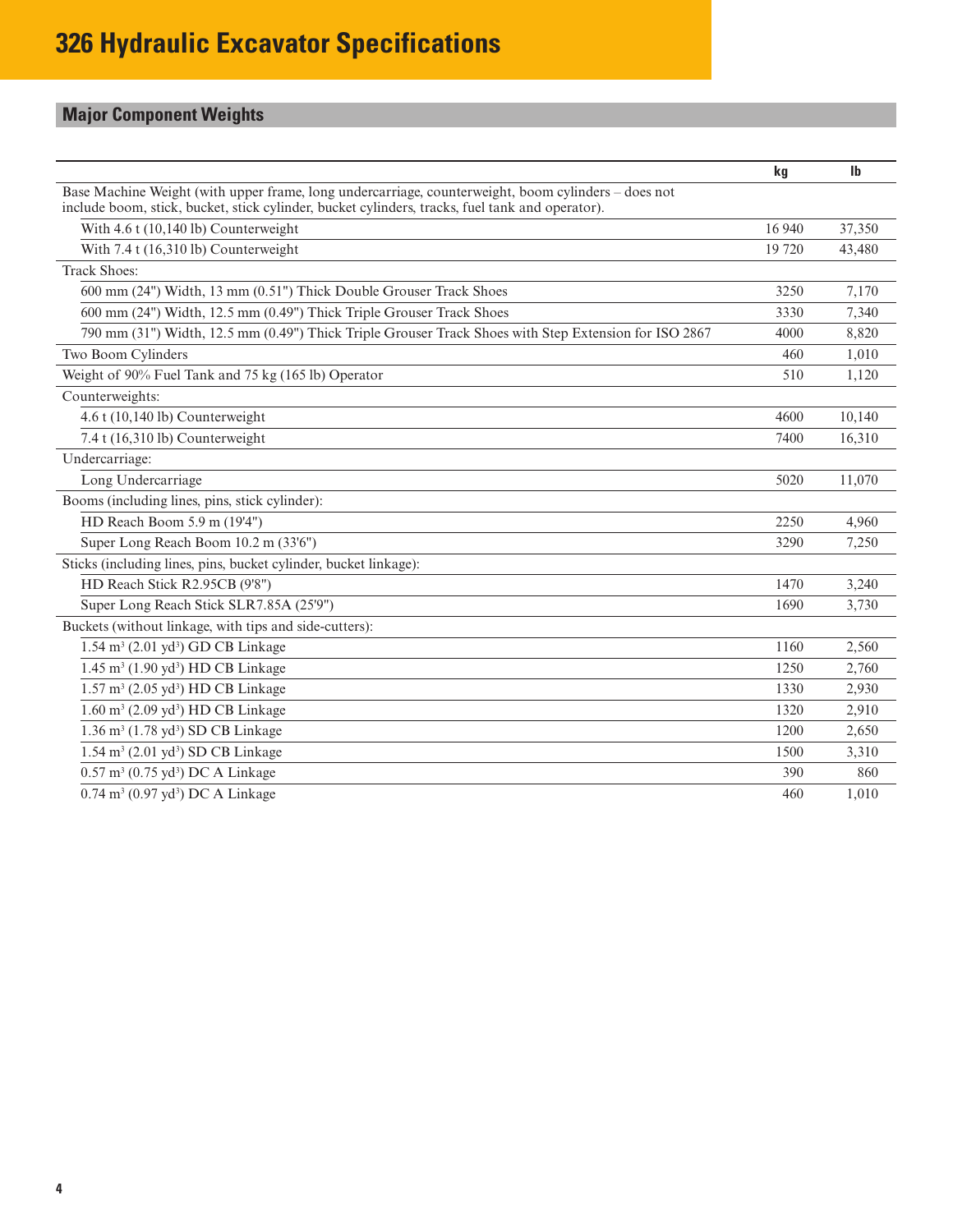# <span id="page-4-0"></span>**Dimensions**

All dimensions are approximate and may vary depending on bucket selection.



| <b>Boom Options</b>                          | <b>HD Reach Boom</b><br>$5.9$ m (19'4") | <b>SLR Boom</b><br>10.2 m (33'6")       |                    |                     |
|----------------------------------------------|-----------------------------------------|-----------------------------------------|--------------------|---------------------|
| <b>Stick Options</b>                         |                                         | <b>HD Reach Stick</b><br>R2.95CB (9'8") |                    |                     |
| 1 Machine Height                             |                                         |                                         |                    |                     |
| Cab Height                                   | 3000 mm                                 | 9'10"                                   | 3000 mm            | 9'10"               |
| <b>FOGS Height</b>                           | 3140 mm                                 | 10'4"                                   | 3140 mm            | 10'4"               |
| Handrails Height                             | 3000 mm                                 | 9'10"                                   | 3000 mm            | 9'10"               |
| With Boom/Stick/Bucket Installed             | 3250 mm                                 | 10'8"                                   | 3160 mm            | 10'4"               |
| With Boom/Stick Installed                    | 3120 mm                                 | 10'3''                                  | 3160 mm            | 10'4"               |
| With Boom Installed                          | 3000 mm                                 | 9'10"                                   | 3000 mm            | 9'10"               |
| 2 Machine Length:                            |                                         |                                         |                    |                     |
| With Boom/Stick/Bucket Installed             | 10 060 mm                               | 33'0"                                   | 14 350 mm          | 47'1''              |
| With Boom/Stick Installed                    | 10 040 mm                               | 32'11"                                  | 14 350 mm          | 47'1''              |
| With Boom Installed                          | 8720 mm                                 | 28'7"                                   | 13 250 mm          | 43'6"               |
| <b>3</b> Upperframe Width                    | 2940 mm                                 | 9'8"                                    | 2940 mm            | 9'8''               |
| 4 Tail Swing Radius                          | 3000 mm                                 | 9'10"                                   | 3000 mm            | 9'10"               |
| <b>5</b> Counterweight Clearance             | 1060 mm                                 | 3'6''                                   | 1060 mm            | 3'6''               |
| <b>6</b> Ground Clearance                    | 440 mm                                  | 1'5''                                   | 440 mm             | 1'5''               |
| 7 Track Length – Length to Center of Rollers | 3830 mm                                 | 12'7''                                  | 3830 mm            | 12'7''              |
| 8 Crawler Overall Length                     | 4640 mm                                 | 15'3''                                  | 4640 mm            | 15'3''              |
| 9 Track Gauge                                |                                         |                                         |                    |                     |
| <b>10</b> Undercarriage Width:               | 2590 mm                                 | 8'6''                                   | 2590 mm            | 8'6''               |
| With $600$ mm $(24")$ Shoes                  | 3190 mm                                 | 10'6''                                  | 3190 mm            | 10'6''              |
| With 790 mm (31") Shoes with Steps           | 3380 mm                                 | 11'1"                                   | 3380 mm            | 11'1"               |
| <b>Bucket Type</b>                           | GD                                      |                                         | DC                 |                     |
| <b>Bucket Capacity</b>                       | $1.54 \text{ m}^3$                      | $2.01$ yd <sup>3</sup>                  | $0.57 \text{ m}^3$ | $0.75 \text{ yd}^3$ |
| <b>Bucket Tip Radius</b>                     | 1640 mm                                 | 5'4''                                   | $1070$ mm          | 3'6''               |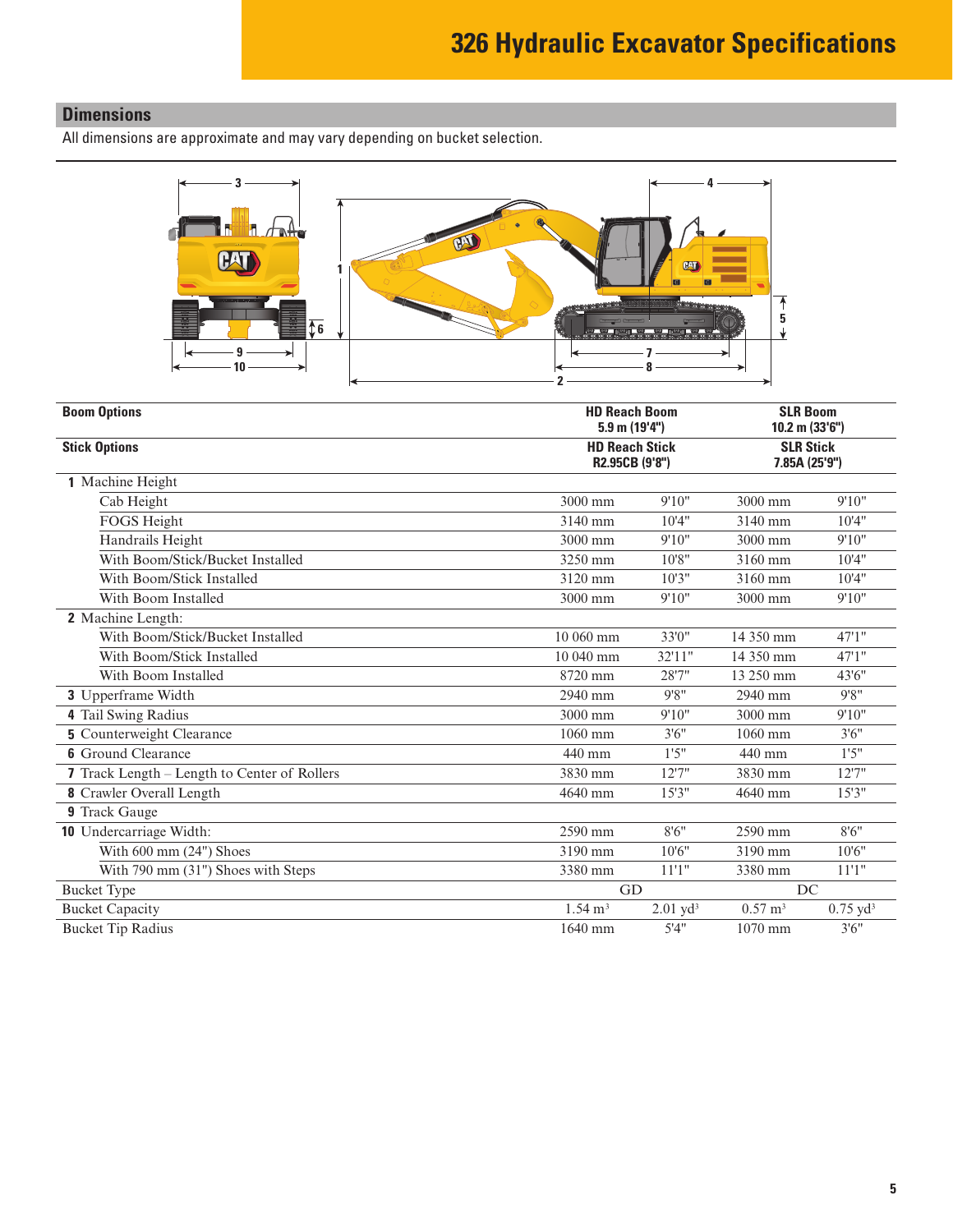# <span id="page-5-0"></span>**Working Ranges and Forces**

All dimensions are approximate and may vary depending on bucket selection.





| <b>Boom Options</b>                                        | <b>HD Reach Boom</b><br>$5.9$ m $(19'4'')$ | <b>SLR Boom</b><br>$10.2$ m $(33'6'')$  |                                   |                     |
|------------------------------------------------------------|--------------------------------------------|-----------------------------------------|-----------------------------------|---------------------|
| <b>Stick Options</b>                                       |                                            | <b>HD Reach Stick</b><br>R2.95CB (9'8") | <b>SLR Stick</b><br>7.85A (25'9") |                     |
| <b>1</b> Maximum Digging Depth                             | 6800 mm                                    | 22'4''                                  | 14 580 mm                         | 47'10"              |
| <b>2</b> Maximum Reach at Ground Line                      | 10 090 mm                                  | 33'1''                                  | 18 280 mm                         | 60'0"               |
| <b>3</b> Maximum Cutting Height                            | $9640 \,\mathrm{mm}$                       | 31'8"                                   | 14 210 mm                         | 46'7"               |
| 4 Maximum Loading Height                                   | 6640 mm                                    | 21'9"                                   | 12 150 mm                         | 39'10"              |
| <b>5</b> Minimum Loading Height                            | 2410 mm                                    | 7'11''                                  | $1500$ mm                         | 4'11''              |
| <b>6</b> Maximum Depth Cut for 2240 mm (8'0") Level Bottom | 6620 mm                                    | 21'9"                                   | 14 480 mm                         | 47'6"               |
| <b>7</b> Maximum Vertical Wall Digging Depth               | 5120 mm                                    | 16'10"                                  | 13 980 mm                         | 45'10"              |
| Bucket Digging Force (ISO)*                                | $166$ kN                                   | 37,320 lbf                              | $61 \text{ kN}$                   | 13,710 lbf          |
| Stick Digging Force (ISO)*                                 | 121 kN                                     | 27,200 lbf                              | $45 \text{ kN}$                   | $10,120$ lbf        |
| <b>Bucket Type</b>                                         |                                            | GD                                      |                                   | DC                  |
| <b>Bucket Capacity</b>                                     | $1.54 \text{ m}^3$                         | $2.01$ yd <sup>3</sup>                  | $0.57 \text{ m}^3$                | $0.75 \text{ yd}^3$ |
| <b>Bucket Tip Radius</b>                                   | 1640 mm                                    | 5'4''                                   | $1070$ mm                         | 3'6''               |

\*8.5% Auto Dig Boost pressure not included.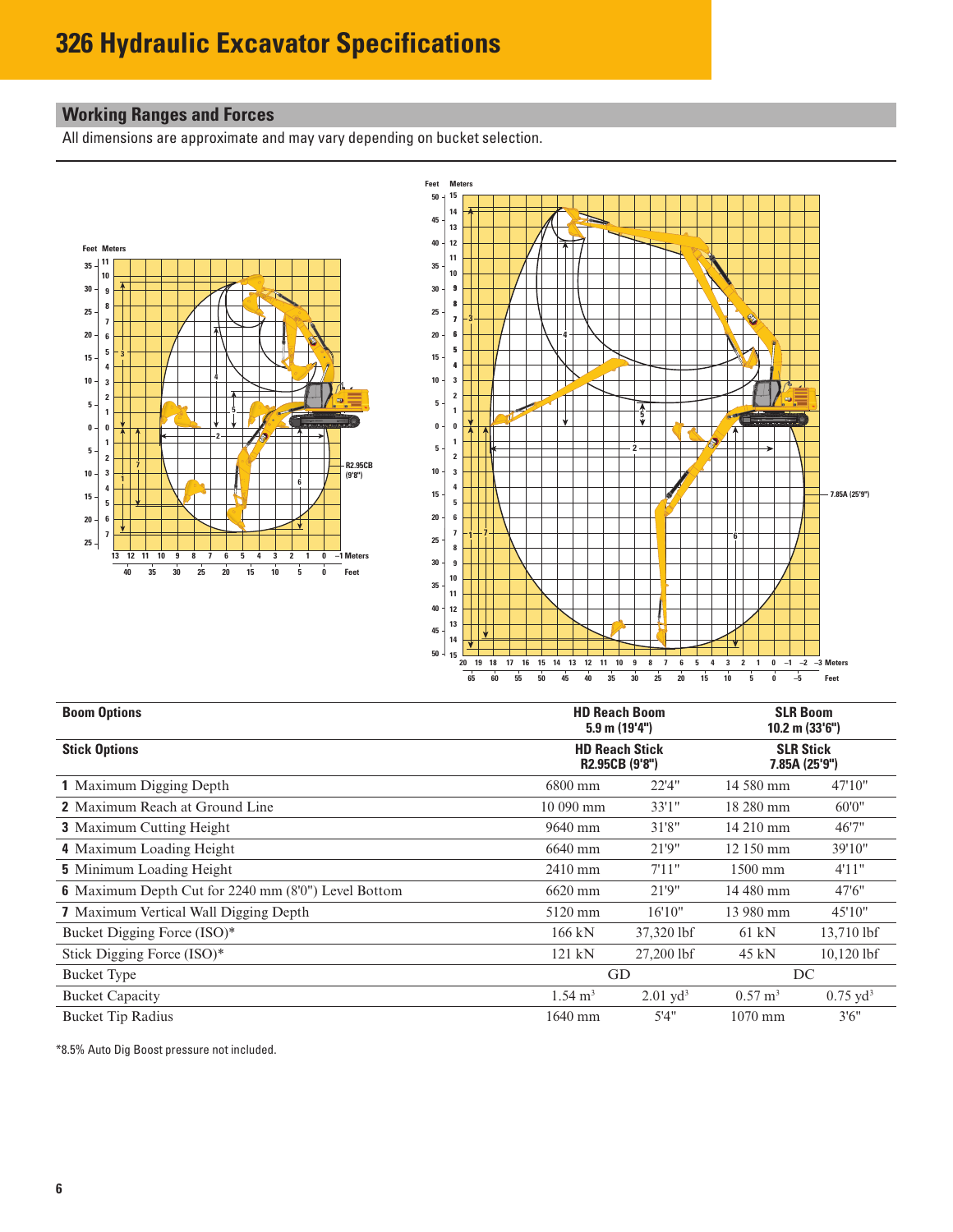# <span id="page-6-0"></span>**Bucket Specifications and Compatibility – China**

|                                              |         |      |       |                |                                             | Counterweight | 4.6 t (10,140 lb) | 7.4 t (16,310 lb) |                     |                |
|----------------------------------------------|---------|------|-------|----------------|---------------------------------------------|---------------|-------------------|-------------------|---------------------|----------------|
|                                              |         |      | Width |                | Capacity                                    |               | Weight            | Fill              | <b>HD Reach</b>     | <b>SLR</b>     |
|                                              |         |      |       |                |                                             |               |                   |                   | HD R2.95            | <b>SLR7.85</b> |
|                                              | Linkage | mm   | in    | m <sup>3</sup> | $yd^3$                                      | kg            | $\mathsf{lb}$     | $\%$              | (9'8")              | (25'9")        |
| Pin-On (No Quick Coupler)                    |         |      |       |                |                                             |               |                   |                   |                     |                |
| <b>General Duty</b>                          | CB      | 1400 | 55    | 1.54           | 2.02                                        | 1125          | 2,480             | 100               | $\ominus$           |                |
| <b>Heavy Duty</b>                            | CB      | 1300 | 51    | 1.36           | 1.78                                        | 1168          | 2,575             | 100               | $\overline{\circ}$  |                |
|                                              | CB      | 1350 | 53    | 1.45           | 1.90                                        | 1189          | 2,621             | 100               | $\overline{\circ}$  |                |
|                                              | CB      | 1450 | 57    | 1.57           | 2.05                                        | 1273          | 2,807             | 100               | $\overline{\Theta}$ |                |
|                                              | CB      | 1500 | 60    | 1.65           | 2.16                                        | 1301          | 2,869             | 100               | $\overline{\circ}$  |                |
|                                              | CB      | 1500 | 60    | 1.76           | 2.30                                        | 1348          | 2,972             | 100               | $\overline{\circ}$  |                |
|                                              | CB      | 1450 | 58    | 1.60           | 2.09                                        | 1269          | 2,797             | 100               | $\overline{\Theta}$ |                |
|                                              | CB      | 1650 | 67    | 1.90           | 2.48                                        | 1364          | 3,007             | 100               | $\overline{\circ}$  |                |
|                                              | CB      | 1750 | 69    | 2.00           | 2.61                                        | 1392          | 3,068             | 100               | $\overline{\circ}$  |                |
| Severe Duty                                  | CB      | 1300 | 51    | 1.36           | 1.78                                        | 1310          | 2,888             | 90                | $\overline{\odot}$  |                |
|                                              | CB      | 1350 | 54    | 1.45           | 1.90                                        | 1335          | 2,943             | $90\,$            | $\circledcirc$      |                |
|                                              | CB      | 1400 | 56    | 1.54           | 2.02                                        | 1408          | 3,104             | $90\,$            | $\overline{\Theta}$ |                |
| <b>Ditch Cleaning</b>                        | 312, A  | 1200 | 48    | 0.57           | 0.74                                        | 364           | 803               | 100               |                     | $\Diamond$     |
|                                              | 312, A  | 1500 | 60    | 0.74           | 0.97                                        | 455           | 1,003             | 100               |                     | X              |
|                                              |         |      |       |                |                                             |               |                   | kg                | 3718                | 1044           |
|                                              |         |      |       |                | Maximum load with pin-on (payload + bucket) |               |                   | $\mathsf{lb}$     | 8,197               | 2,302          |
| <b>With Cat Pin Grabber Coupler</b>          |         |      |       |                |                                             |               |                   |                   |                     |                |
| <b>General Duty</b>                          | CB      | 1400 | 55    | 1.54           | 2.02                                        | 1125          | 2480              | 100               | O                   |                |
| <b>Heavy Duty</b>                            | CB      | 1300 | 51    | 1.36           | 1.78                                        | 1168          | 2575              | 100               | $\ominus$           |                |
|                                              | CB      | 1350 | 53    | 1.45           | 1.90                                        | 1189          | 2621              | 100               | $\overline{\circ}$  |                |
|                                              | CB      | 1450 | 57    | 1.57           | 2.05                                        | 1273          | 2807              | 100               | $\overline{\circ}$  |                |
|                                              | CB      | 1500 | 60    | 1.65           | 2.16                                        | 1301          | 2869              | 100               | $\overline{\circ}$  |                |
|                                              | CB      | 1500 | 60    | 1.76           | 2.30                                        | 1348          | 2972              | 100               | $\Diamond$          |                |
|                                              | CB      | 1450 | 58    | 1.60           | 2.09                                        | 1269          | 2797              | 100               | $\overline{\circ}$  |                |
|                                              | CB      | 1650 | 67    | 1.90           | 2.48                                        | 1364          | 3007              | 100               | $\Diamond$          |                |
|                                              | CB      | 1750 | 69    | 2.00           | 2.61                                        | 1392          | 3068              | 100               | $\overline\diamond$ |                |
| Severe Duty                                  | CB      | 1300 | 51    | 1.36           | 1.78                                        | 1310          | 2888              | $90\,$            | $\overline{\Theta}$ |                |
|                                              | CB      | 1350 | 54    | 1.45           | 1.90                                        | 1335          | 2943              | $90\,$            | $\overline{\Theta}$ |                |
|                                              | CB      | 1400 | 56    | 1.54           | 2.02                                        | 1408          | 3104              | $90\,$            | $\overline{\circ}$  |                |
|                                              |         |      |       |                |                                             |               |                   | kg                | 3192                | 518            |
| Maximum load with coupler (payload + bucket) |         |      |       |                |                                             | $\mathsf{lb}$ | 7,037             | 1,141             |                     |                |
|                                              |         |      |       |                |                                             |               |                   |                   |                     |                |

The above loads are in compliance with hydraulic excavator standard EN474-5:2006 + A3:2013, they do not exceed 87% of hydraulic lifting capacity or 75% of tipping capacity with front linkage fully extended at ground line with bucket curled. Capacity based on ISO 7451:2007.

Bucket weight with General Duty tips.

Caterpillar recommends using appropriate work tools to maximize the value customers receive from our products. Use of work tools, including buckets, which are outside of Caterpillar's recommendations or specifications for weight, dimensions, flows, pressures, etc. may result in less-than-optimal performance, including but not limited to reductions in production, stability, reliability, and component durability. Improper use of a work tool resulting in sweeping, prying, twisting and/or catching of heavy loads will reduce the life of the boom and stick.

#### **Maximum Material Density:**

1800 kg/m3 (3,000 lb/yd3 )

1500 kg/m3 (2,500 lb/yd3 )

1200 kg/m<sup>3</sup> (2,000 lb/yd<sup>3</sup>)

 $\diamondsuit$ 900 kg/m3 (1,500 lb/yd3 )

X Not Recommended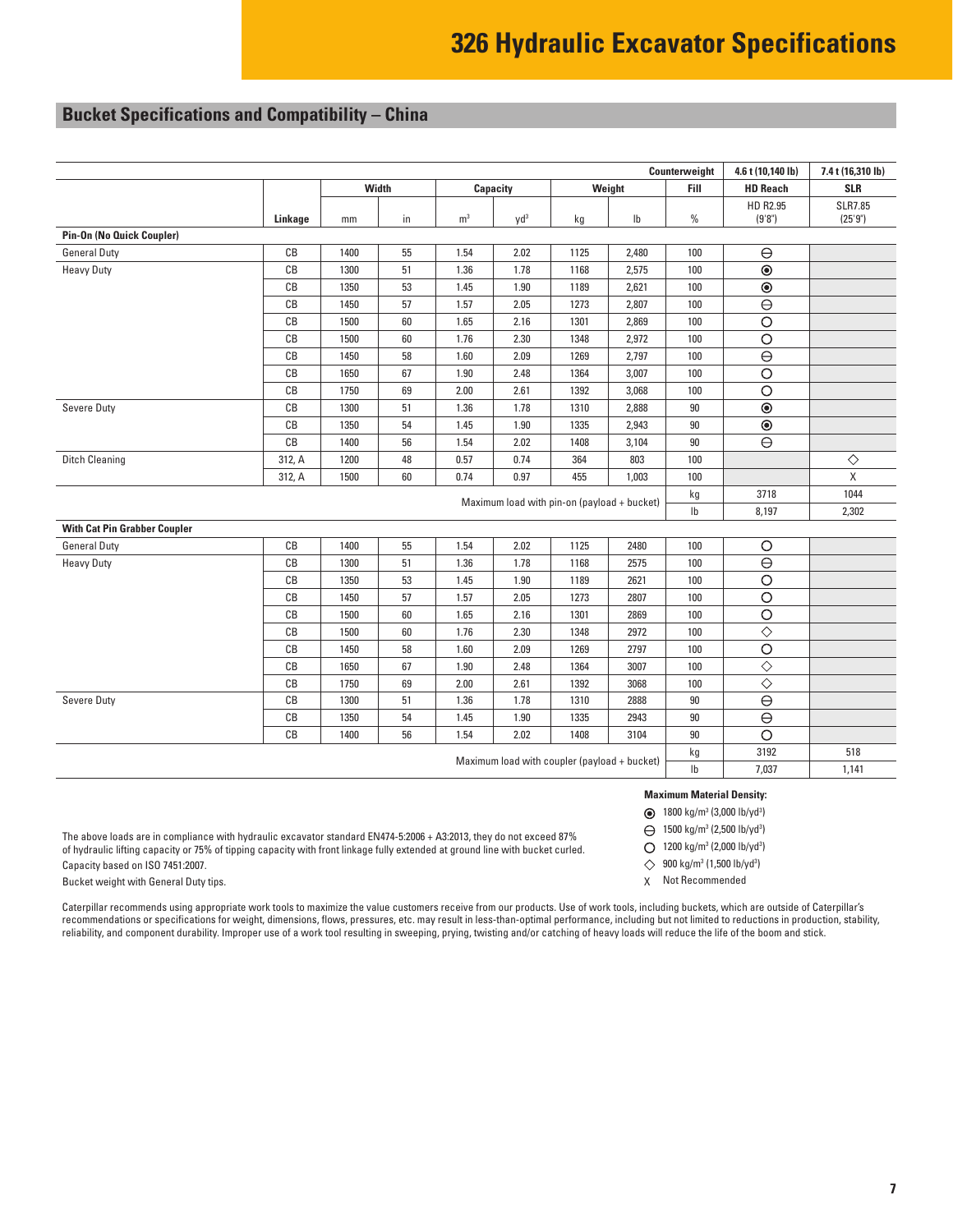# <span id="page-7-0"></span>**Bucket Specifications and Compatibility – Hong Kong, Taiwan**

|                                                                        |         |       |    |                | Counterweight   | 4.6 t (10,140 lb) | 7.4 t (16,310 lb) |                                                             |                    |                           |
|------------------------------------------------------------------------|---------|-------|----|----------------|-----------------|-------------------|-------------------|-------------------------------------------------------------|--------------------|---------------------------|
|                                                                        |         | Width |    |                | Capacity        |                   | Weight            | Fill                                                        | <b>HD Reach</b>    | <b>SLR</b>                |
|                                                                        | Linkage | mm    | in | m <sup>3</sup> | Vd <sup>3</sup> | kg                | Ib                | $\frac{0}{0}$                                               | HD R2.95<br>(9'8") | <b>SLR7.85</b><br>(25'9") |
| Pin-On (No Quick Coupler)                                              |         |       |    |                |                 |                   |                   |                                                             |                    |                           |
| <b>General Duty</b>                                                    | CB      | 1400  | 55 | 1.54           | 2.01            | 1072              | 2,363             | 100                                                         | $\circledcirc$     |                           |
| <b>Heavy Duty</b>                                                      | CB      | 1450  | 58 | 1.60           | 2.09            | 1269              | 2,797             | 100                                                         | $\ominus$          |                           |
|                                                                        | CB      | 1250  | 49 | 1.33           | 1.74            | 1153              | 2,541             | 100                                                         | $\circledcirc$     |                           |
|                                                                        | CB      | 1400  | 55 | 1.54           | 2.02            | 1256              | 2,770             | 100                                                         | $\ominus$          |                           |
|                                                                        | CB      | 1500  | 60 | 1.76           | 2.30            | 1378              | 3,038             | 100                                                         | $\circ$            |                           |
| <b>Ditch Cleaning</b>                                                  | 312, A  | 1200  | 48 | 0.57           | 0.74            | 364               | 803               | 100                                                         |                    | ♦                         |
|                                                                        | 312, A  | 1500  | 60 | 0.74           | 0.97            | 455               | 1,003             | 100                                                         |                    | X                         |
| Maximum load with pin-on (payload + bucket)                            |         |       |    |                |                 | kg                | 3718              | 1044                                                        |                    |                           |
|                                                                        |         |       |    |                |                 |                   |                   | $\mathsf{lb}$                                               | 8,197              | 2,302                     |
| <b>With Cat Pin Grabber Coupler</b>                                    |         |       |    |                |                 |                   |                   |                                                             |                    |                           |
| <b>General Duty</b>                                                    | CB      | 1400  | 55 | 1.54           | 2.01            | 1072              | 2,480             | 100                                                         | $\circ$            |                           |
| <b>Heavy Duty</b>                                                      | CB      | 1450  | 58 | 1.60           | 2.09            | 1269              | 2,797             | 100                                                         | $\circ$            |                           |
|                                                                        | CB      | 1250  | 49 | 1.33           | 1.74            | 1153              | 2,541             | 100                                                         | $\ominus$          |                           |
|                                                                        | CB      | 1400  | 55 | 1.54           | 2.02            | 1256              | 2,770             | 100                                                         | $\circ$            |                           |
|                                                                        | CB      | 1500  | 60 | 1.76           | 2.30            | 1378              | 3,038             | 100                                                         | ♦                  |                           |
| kg                                                                     |         |       |    |                |                 |                   | 3192              | 518                                                         |                    |                           |
| Maximum load with coupler (payload + bucket)<br>$\mathsf{lb}$<br>7,037 |         |       |    |                |                 | 1,141             |                   |                                                             |                    |                           |
|                                                                        |         |       |    |                |                 |                   |                   | <b>Maximum Material Density:</b>                            |                    |                           |
|                                                                        |         |       |    |                |                 |                   |                   | <b>●</b> 1800 kg/m <sup>3</sup> (3,000 lb/yd <sup>3</sup> ) |                    |                           |

The above loads are in compliance with hydraulic excavator standard EN474-5:2006 + A3:2013, they do not exceed 87% of hydraulic lifting capacity or 75% of tipping capacity with front linkage fully extended at ground line with bucket curled. Capacity based on ISO 7451:2007.

Bucket weight with General Duty tips.

Caterpillar recommends using appropriate work tools to maximize the value customers receive from our products. Use of work tools, including buckets, which are outside of Caterpillar's recommendations or specifications for weight, dimensions, flows, pressures, etc. may result in less-than-optimal performance, including but not limited to reductions in production, stability, reliability, and component durability. Improper use of a work tool resulting in sweeping, prying, twisting and/or catching of heavy loads will reduce the life of the boom and stick.

- 
- 1500 kg/m3 (2,500 lb/yd3 )
- 1200 kg/m3 (2,000 lb/yd3 )
- 900 kg/m<sup>3</sup> (1,500 lb/yd<sup>3</sup>)
- X Not Recommended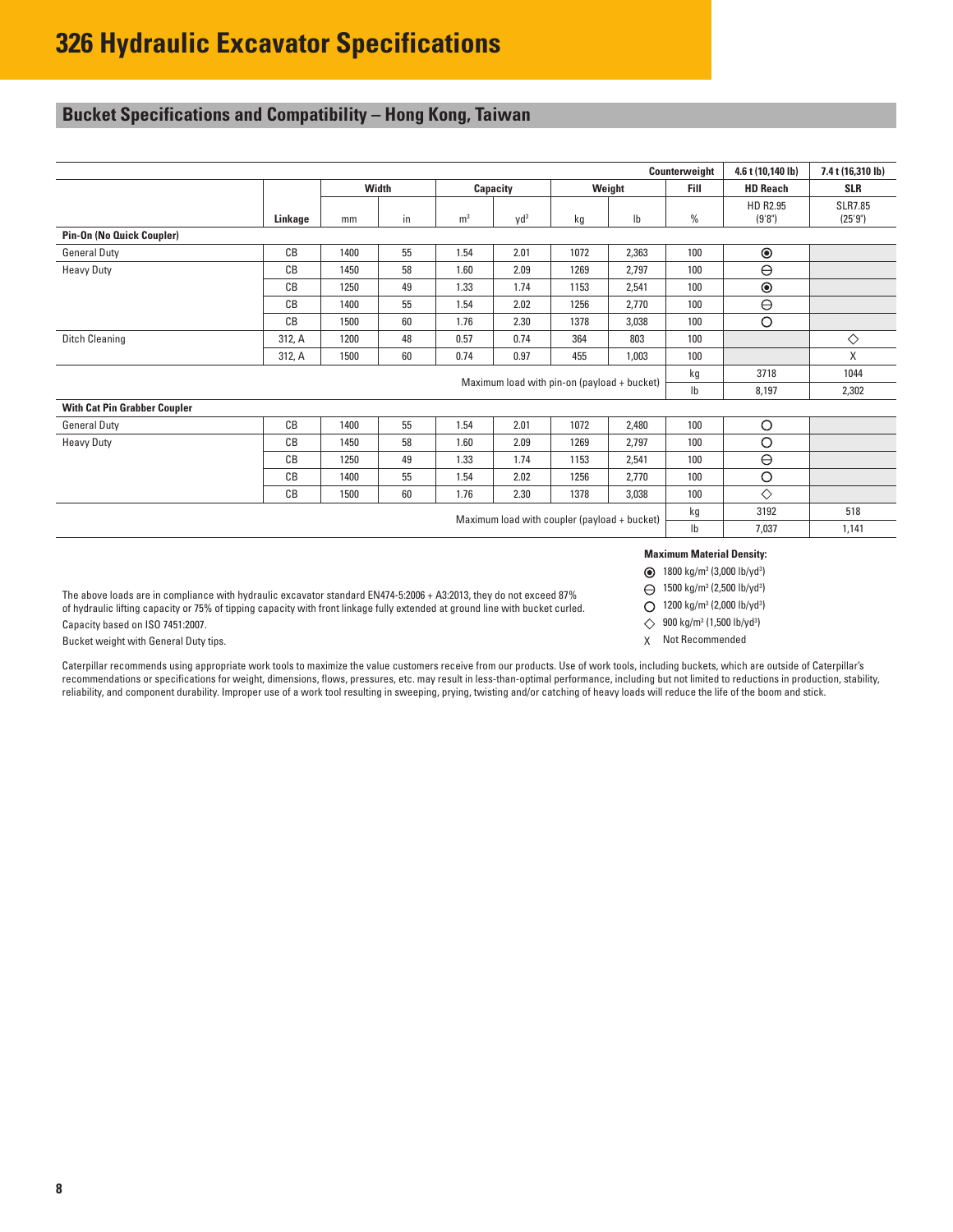# <span id="page-8-0"></span>**Attachments Offering Guide – China**

Not all Attachments are available in all regions. Consult your Cat dealer for configurations available in your region.

 $\checkmark$  Match

| <b>PIN-ON ATTACHMENTS</b>    |                  |                   |
|------------------------------|------------------|-------------------|
| Counterweight                |                  | 4.6 t (10,140 lb) |
| <b>Boom Type</b>             |                  | <b>HD Reach</b>   |
| <b>Stick Length</b>          |                  | HD R2.95 (9'8")   |
| <b>Hydraulic Hammers</b>     | H <sub>140</sub> |                   |
| Compactors (Vibratory Plate) | CVP110           |                   |

# **Attachments Offering Guide – Hong Kong, Taiwan**

Not all Attachments are available in all regions. Consult your Cat dealer for configurations available in your region.

 $\checkmark$  Match

## **PIN-ON ATTACHMENTS Counterweight 4.6 t (10,140 lb) Boom Type HD Reach Stick Length HD R2.95 (9'8")** Hydraulic Hammers H120 GC H120 GC S  $\checkmark$ H130 GC  $\checkmark$ H130 GC S  $\checkmark$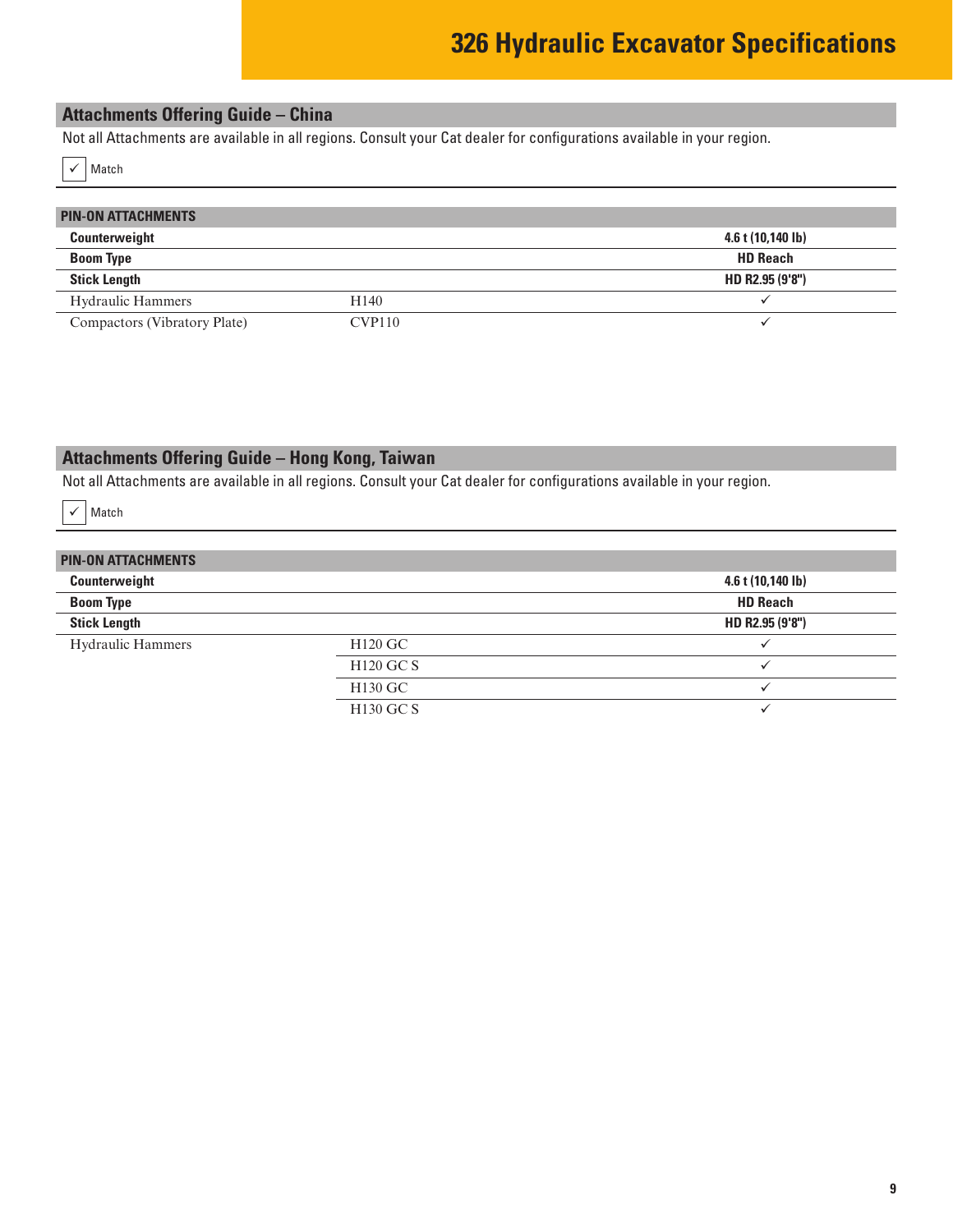# **Standard and Optional Equipment**

Standard and optional equipment may vary. Consult your Cat dealer for details.

|                                                                                | <b>Standard</b> | <b>Optional</b> |
|--------------------------------------------------------------------------------|-----------------|-----------------|
| <b>BOOMS, STICKS AND LINKAGES</b>                                              |                 |                 |
| 5.9 m (19'4") HD Reach boom                                                    | ✓               |                 |
| 10.2 m (33'6") Super Long Reach boom                                           |                 | $\mathcal{N}^1$ |
| 2.95 m (9'8") HD Reach stick, CB1 linkage                                      | ✓               |                 |
| 7.85 m (25'9") Super Long Reach stick,                                         |                 | $\checkmark$    |
| A linkage                                                                      |                 |                 |
| Bucket linkage, CB1 type with lifting eye                                      | $\sqrt{2}$      |                 |
| Bucket linkage, CB1 type without lifting eye                                   | $\mathcal{N}^1$ |                 |
| Bucket linkage, A type without lifting eye,                                    |                 | $\checkmark$    |
| super long reach                                                               |                 |                 |
| Bucket linkage, A type without lifting eye,                                    |                 | $\checkmark$    |
| super long reach, Cat Grade                                                    |                 |                 |
| <b>CAT TECHNOLOGY</b>                                                          |                 |                 |
| Cat Product Link™                                                              |                 |                 |
| Work tool recognition*                                                         |                 |                 |
| Work tool tracking*                                                            |                 |                 |
| Laser catcher                                                                  |                 | ✓               |
| Cat Grade Connectivity                                                         |                 |                 |
| Compatibility with radios and base stations<br>from Trimble, Topcon, and Leica |                 |                 |
| Capability to install 3D grade systems<br>from Trimble, Topcon, and Leica      |                 |                 |
| Cat Grade with 2D and offset memory**                                          |                 |                 |
| Cat Grade with Advanced 2D                                                     |                 |                 |
| Cat Grade with 3D                                                              |                 |                 |
| Cat Assist**                                                                   |                 |                 |
| – Grade Assist                                                                 |                 |                 |
| – Boom Assist                                                                  |                 |                 |
| - Bucket Assist                                                                |                 |                 |
| -Swing Assist<br>-Lift Assist***                                               |                 |                 |
| Cat Payload***                                                                 |                 |                 |
| -Static weigh                                                                  |                 |                 |
| - Semiautomatic calibration                                                    |                 |                 |
| -Payload/cycle information                                                     |                 |                 |
| - USB reporting capability                                                     |                 |                 |
| 2D E-Fence**                                                                   |                 |                 |
| $-E$ -ceiling<br>– E-floor                                                     |                 |                 |
| $-E$ -swing                                                                    |                 |                 |
| $-E$ -wall                                                                     |                 |                 |
| - E-cab avoidance                                                              |                 |                 |
| Auto hammer stop                                                               |                 |                 |
| Remote Flash and Troubleshoot                                                  |                 |                 |
| <sup>1</sup> China only<br><sup>2</sup> Hong Kong, Taiwan only                 |                 |                 |

3 Standard for Hong Kong; Optional for China

\*Requires PL161 attachment locator on work tool and Bluetooth® receiver on machine.

\*\*Optional on machines equipped with a Super Long Reach boom.

|                                                          | <b>Standard</b> | <b>Optional</b> |
|----------------------------------------------------------|-----------------|-----------------|
| <b>ELECTRICAL SYSTEM</b>                                 |                 |                 |
| Maintenance-free 1,000 CCA batteries                     | ✓               |                 |
| Centralized electrical disconnect switch                 | ✓               |                 |
| Programmable time-delay working lights                   | ✓               |                 |
| Chassis, boom and cab lights                             | ✓               |                 |
| Premium surround lighting package                        |                 |                 |
| <b>ENGINE</b>                                            |                 |                 |
| Three selectable modes: Power, Smart, Eco                | ✓               |                 |
| 4500 m (14,760 ft) altitude capability                   |                 |                 |
| with engine power derate above                           |                 |                 |
| 3000 m (9,840 ft)                                        |                 |                 |
| Electric cooling fans with auto-reverse                  | ✓               |                 |
| function                                                 |                 |                 |
| Auto engine speed control                                | ✓               |                 |
| Auto engine idle shutdown                                | ✓               |                 |
| Electric fuel priming pump                               | ✓               |                 |
| 52° C (125° F) high-ambient cooling                      |                 |                 |
| capacity                                                 |                 |                 |
| $-18$ ° C (0° F) cold start capability                   | ✓               |                 |
| $-32^{\circ}$ C ( $-25^{\circ}$ F) cold start capability |                 | $\checkmark$    |
| Double element air filter with integrated                | ✓               |                 |
| pre-cleaner                                              |                 |                 |
| $2 \times 115$ Amp dual alternator                       | ✓               |                 |
| Two-stage fuel filtration system with                    |                 |                 |
| water separator and indicator                            |                 |                 |

1 China only

*(continued on next page)*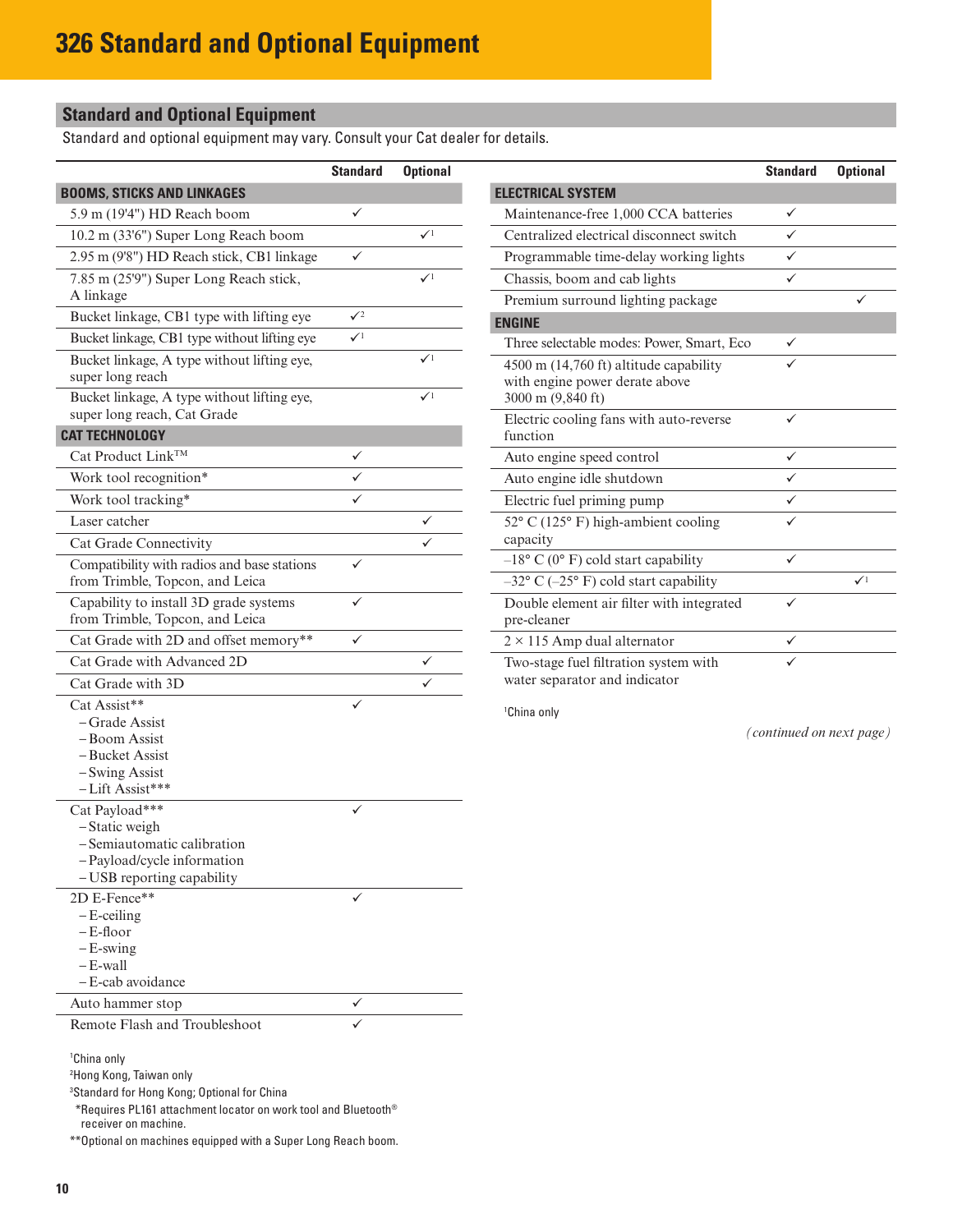# **Standard and Optional Equipment** *(continued)*

Standard and optional equipment may vary. Consult your Cat dealer for details.

|                                                                | <b>Standard</b> | <b>Optional</b> |
|----------------------------------------------------------------|-----------------|-----------------|
| <b>HYDRAULIC SYSTEM</b>                                        |                 |                 |
| Electronic main control value                                  | ✓               |                 |
| Auto Dig Boost***                                              |                 |                 |
| Stick regeneration circuit                                     |                 |                 |
| Tandem type electronic main pump                               |                 |                 |
| Auto warm up                                                   | ✓               |                 |
| Two-speed travel                                               | ✓               |                 |
| Boom and stick drift reduction valve                           |                 |                 |
| Element type main hydraulic filter                             |                 |                 |
| <b>SAFETY AND SECURITY</b>                                     |                 |                 |
| Rear and right-hand-sideview cameras                           |                 |                 |
| Rearview camera and right-side mirror                          |                 |                 |
| Ground-level engine shutoff switch                             | ✓               |                 |
| Right-hand handrail and handhold                               |                 |                 |
| Signaling/warning horn                                         |                 |                 |
| Service platform with anti-skid plate and<br>countersunk bolts |                 |                 |
| Hydraulic lock out lever neutralizes all<br>controls           | ✓               |                 |
| Travel alarm                                                   |                 | $\sqrt{3}$      |
| <b>SERVICE AND MAINTENANCE</b>                                 |                 |                 |
| Side entry to service platform                                 |                 |                 |
| Remote flash and remote trouble shoot                          |                 |                 |
| Grouped location of engine oil and<br>fuel filters             |                 |                 |
| Scheduled Oil Sampling S.O.SSM<br>sampling ports               |                 |                 |
| Ground-level and platform-level dipstick<br>for engine oil     |                 |                 |

|                                                   | <b>Standard</b> | <b>Optional</b> |
|---------------------------------------------------|-----------------|-----------------|
| <b>UNDERCARRIAGE AND STRUCTURES</b>               |                 |                 |
| Two-piece segmented track guiding guards          |                 |                 |
| Full length track guiding guards                  |                 |                 |
| Swivel guard                                      |                 |                 |
| Bottom guards                                     |                 |                 |
| HD bottom guards                                  |                 | ✓               |
| Travel motor guards                               |                 |                 |
| HD travel motor guards                            |                 |                 |
| Grease lubricated track                           | ✓               |                 |
| $4.6$ t $(10,141$ lb) counterweight               |                 |                 |
| $7.4$ t (16,310 lb) counterweight                 |                 | $\checkmark$    |
| $600 \text{ mm}$ (24") triple grouser track shoes |                 |                 |
| 600 mm (24") double grouser track shoes           |                 | ✓               |
| 790 mm (31") triple grouser track shoes           |                 |                 |
| Tie-down points (ISO 15818 Compliant)             |                 |                 |

1 China only

3 Standard for Hong Kong; Optional for China \*\*\*Not available for Super Long Reach.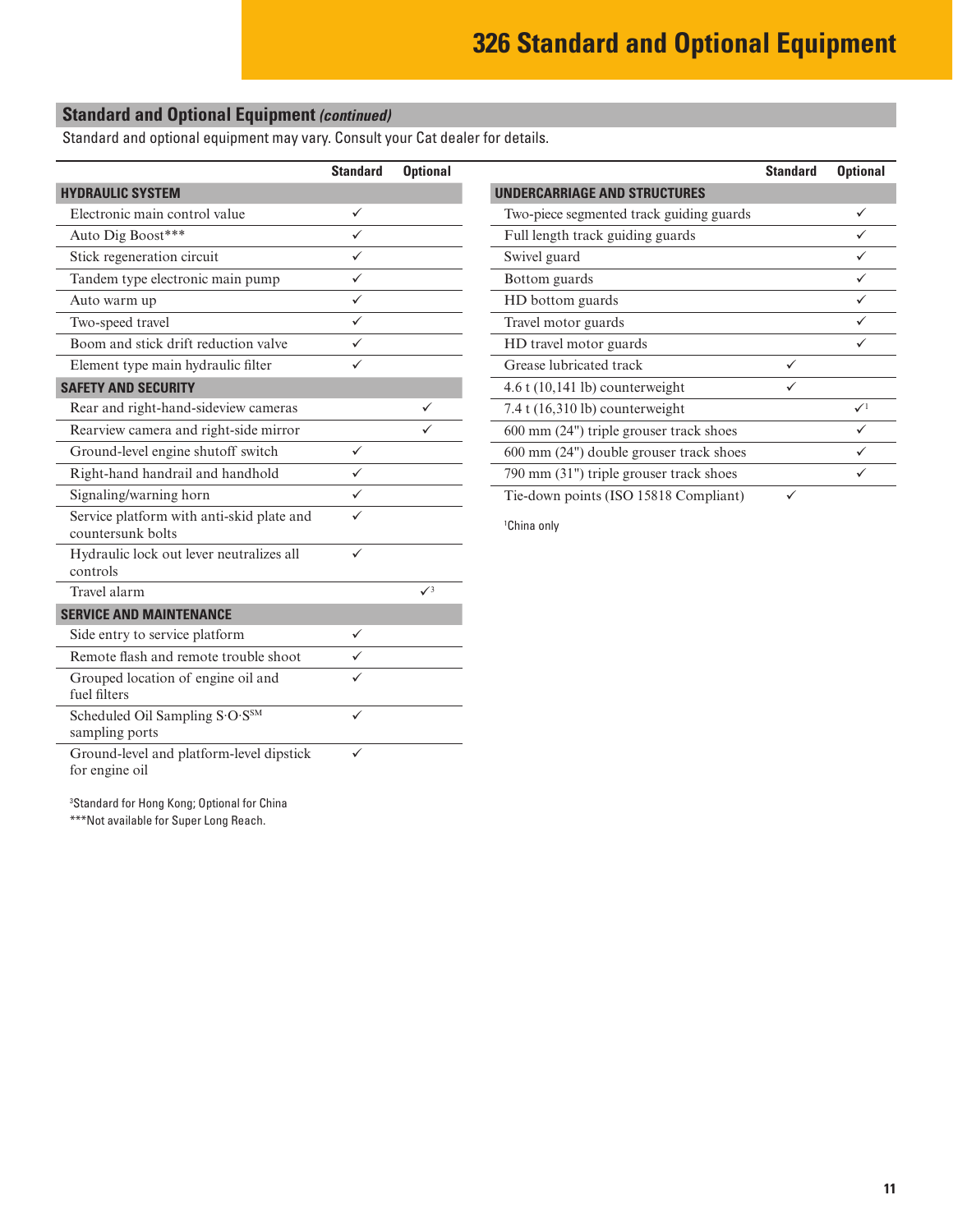## <span id="page-11-0"></span>**Dealer Installed Kits and Attachments**

Attachments may vary. Consult your Cat dealer for details.

## **CAB**

- Radial lower wiper for 70/30 with washer
- Right-hand electrical pedal (two-way) for tool control
- Dual exit rear window kit
- Rain protector plus cab light cover (not compatible with FOGS and, full front windshield net/mesh)
- Polycarbonate roof hatch (for comfort cab only)

## **REMOTE CONTROL**

• Remote control kit

## **GUARDS**

- HD swivel guard 16 mm (0.63") thick
- Side rubber bumper guard
- Falling object guard system (not compatible with cab light cover, rain protector)
- Mesh guard full front (not compatible with cab light cover, rain protector)
- Mesh guard lower half front
- Cab vandalism guard

## **ELECTRICAL**

• Jump start wiring

## **OTHER**

• Vandalism guard